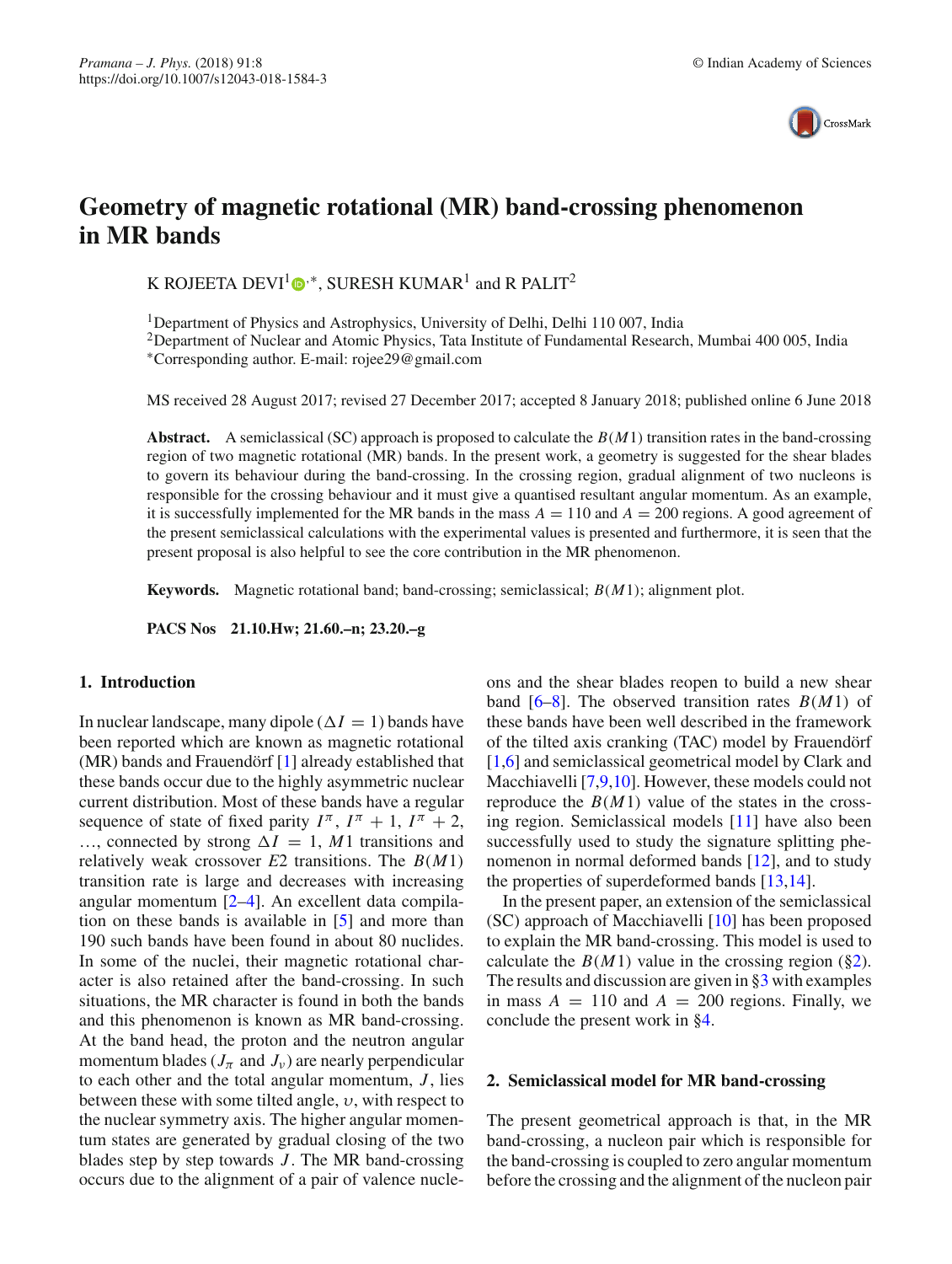changes the structure of the band after the crossing. In the crossing region, there will be some states in which the two aligning valence nucleons are only partially aligned. The resultant angular momentum should be quantised. Therefore, at these intermediate states, only those angles that quantise the resultant angular momentum, are possible between the aligning pair. Using the above interpretation of MR band-crossing, the *B*(*M*1) value can be calculated when the band changes its structure during the crossing. From the geometry of the MR band given in ref. [\[10\]](#page-4-8), the *B*(*M*1) value is proportional to the square of the perpendicular component of the magnetic moment  $(\mu_{\perp})$  and it shows decreasing behaviour with the spin.  $B(M1)$  is given in terms of proton angle  $\theta_{\pi}$  and  $g_{\text{eff}} = g_{\nu} - g_{\pi}$  as

$$
B(M1) = \frac{3}{4\pi} \frac{1}{2} \vec{\mu}_{\perp}^2 = \frac{3}{4\pi} g_{\text{eff}}^2 j_{\pi}^2 \frac{1}{2} \sin^2 \theta_{\pi} \ [\mu_N^2]. \tag{1}
$$

The shear angle  $\theta_{\nu\pi}$  is given as

$$
\cos \theta_{\nu\pi} = \frac{J(J+1) - J_{\nu}(J_{\nu}+1) - J_{\pi}(J_{\pi}+1)}{2\sqrt{J_{\nu}(J_{\nu}+1)J_{\pi}(J_{\pi}+1)}}.
$$
 (2)

This expression has been extended in terms of the shear angle in ref. [\[15](#page-4-13)] as

<span id="page-1-2"></span>
$$
B(M1) = \frac{3}{4\pi} \frac{(2J_{\nu} + 1)^{2}(2J_{\pi} + 1)^{2}}{16J(2J + 1)} \times (g_{\nu} - g_{\pi})^{2} \sin^{2} \theta_{\nu\pi} \quad [\mu_{N}^{2}].
$$
 (3)

Assume that a shear band is built by recoupling two long angular momenta  $J_{\pi}$  and  $J_{\nu}$ , which are formed by coupling one or more protons and neutrons, respectively. This band is crossed by another band that arises due to the alignment of a pair of neutron  $(J_v^1 \text{ and } J_v^2)$  along  $J_v$ , coupled to form  $J'_{\nu}$ . The shears will re-open with the two shear blades formed by  $J_{\pi}$  and  $J'_{\nu}$ . In the crossing region,  $J_{\nu}^1$  and  $J_{\nu}^2$  are partially aligned with an angle  $\phi$  between them and the effective neutron angular momentum,  $J_{\nu}^{\text{eff}}$ , is formed by the coupling of  $J_\nu$  and  $J_\nu^{12}$  where

$$
J_{\nu}^{12} = \sqrt{(J_{\nu}^1)^2 + (J_{\nu}^2)^2 + 2(J_{\nu}^1)(J_{\nu}^2)\cos\phi},
$$
 (4)

In band-crossing, the band changes its structure by the gradual alignment of  $J_{\nu}^1$  $J_{\nu}^1$  and  $J_{\nu}^2$ . Figure 1 shows the classical picture of the nucleon alignment in the MR band-crossing. If *g*<sup>ν</sup> is the neutron *g*-factor before crossing, then, the effective neutron *g*-factor in the crossing region is

$$
g_{\nu}^{\text{eff}} = g_{\nu} + g_{\nu}^{12},\tag{5}
$$



<span id="page-1-1"></span>**Figure 1.** Classical picture of nucleon alignment and angular momentum coupling of the MR band-crossing. (**a**) The aligning nucleon pair is antiparallel before the band-crossing and are coupled to zero angular momentum. (**b**) In band-crossing, the nucleon pair starts aligning with an angle  $\phi$  between them and their resultant angular momentum vector contributes in forming the shears blade.

where  $g_{\nu}^{12}$  can be calculated from the *g*-factors of the aligning pair  $g_v^1$  and  $g_v^2$  as [\[16](#page-4-14)]

$$
g_{\nu}^{12} = \frac{1}{2} (g_{\nu}^{1} + g_{\nu}^{2})
$$
  
 
$$
+ \frac{J_{\nu}^{1} (J_{\nu}^{1} + 1) - J_{\nu}^{2} (J_{\nu}^{2} + 1)}{2 J_{\nu}^{12} (J_{\nu}^{12} + 1)} (g_{\nu}^{1} - g_{\nu}^{2}).
$$
 (6)

From the semiclassical expression, eq. [\(3\)](#page-1-2), *B*(*M*1) and the shear angle  $\theta_{\nu\pi}$  of the states in the crossing region can be expressed as

$$
B(M1) = \frac{3}{4\pi} \frac{(2J_{\nu}^{\text{eff}} + 1)^{2}(2J_{\pi} + 1)^{2}}{16J(2J + 1)}
$$
  
× $(g_{\nu}^{\text{eff}} - g_{\pi})^{2} \sin^{2} \theta_{\nu\pi} [\mu_{N}^{2}],$  (7)  
cos $\theta_{\nu\pi} = \frac{J(J + 1) - J_{\nu}^{\text{eff}}(J_{\nu}^{\text{eff}} + 1) - J_{\pi}(J_{\pi} + 1)}{2\sqrt{J_{\nu}^{\text{eff}}(J_{\nu}^{\text{eff}} + 1)J_{\pi}(J_{\pi} + 1)}}$ . (8)

Same approach can be used if the aligning pair is a proton pair.

## <span id="page-1-0"></span>**3. Results and discussion**

It has been observed in shear bands that the *B*(*M*1) value decreases with increasing spin and after bandcrossing, the *B*(*M*1) value jumps to a higher value and then again follows the same decreasing trend. A deeper understanding of MR band-crossing can be done by calculating  $J^{\text{eff}}$  and  $g^{\text{eff}}$  for possible angle  $\phi$  between the aligning pair and observing the *B*(*M*1) behaviour. In the crossing region, the  $B(M1)$  value should be of some intermediate value so that it changes from a lower value before crossing to a higher value above crossing by a step by step increment. To test the validity of the proposed geometrical picture, *B*(*M*1) values of the states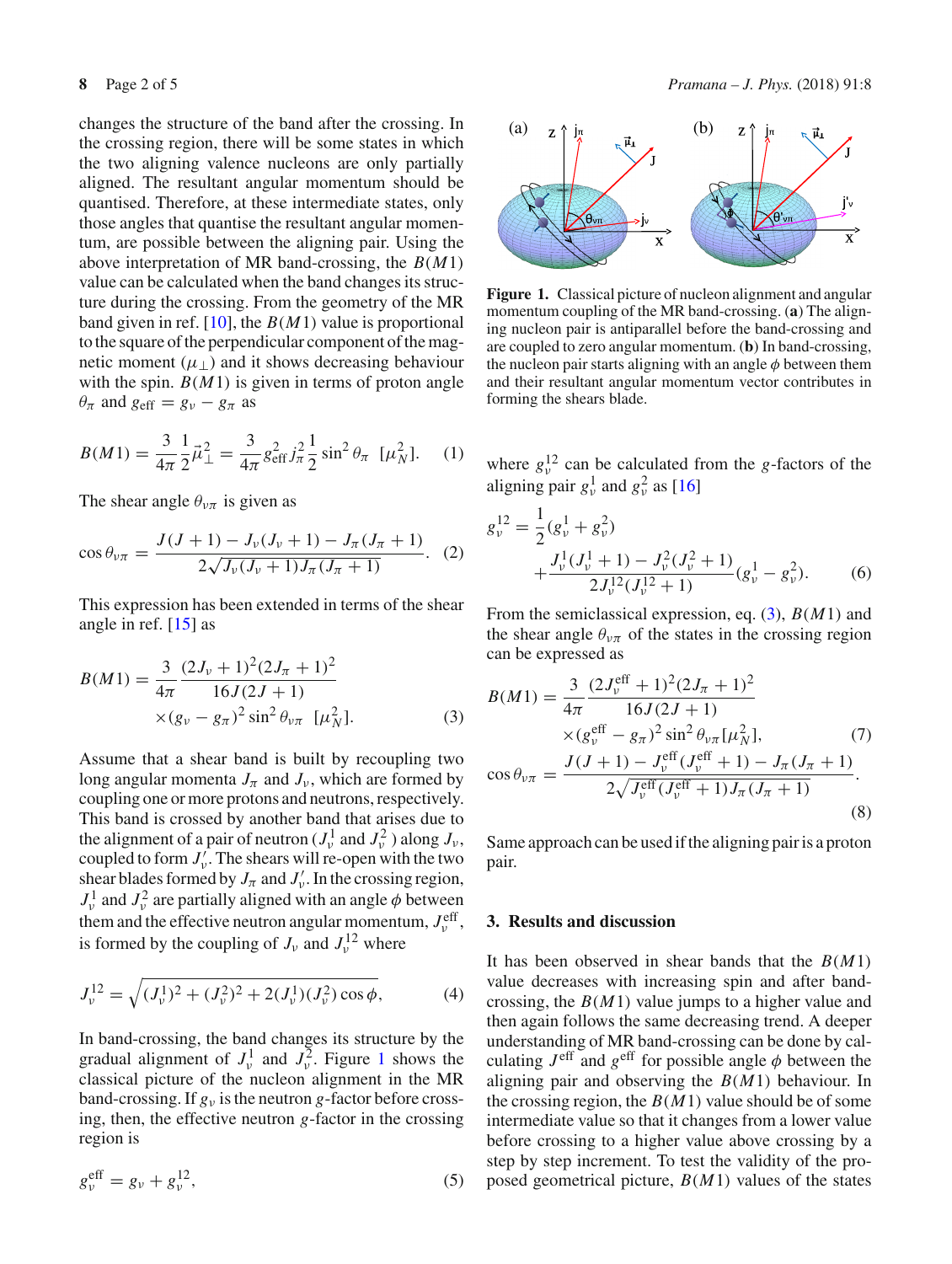<span id="page-2-0"></span>**Table 1.** Calculated  $J_v^{\text{eff}}$ ,  $g_v^{\text{eff}}$  and  $B(M1)$  values of the states in the crossing region for the possible angle  $\phi$  between the aligning pair. The bands are numbered according to refs [\[5](#page-4-3)[,18](#page-4-15)].

| <b>Bands</b>                                                                                                                                                         | J(h) | $\phi^{\circ}$ | $J_{v}^{\text{eff}}(\hbar)$ | $g_{\nu}^{\text{eff}}$ | $B(M1) \; [\mu_N^2]$ |
|----------------------------------------------------------------------------------------------------------------------------------------------------------------------|------|----------------|-----------------------------|------------------------|----------------------|
| $108$ Cd-Band 1                                                                                                                                                      | 16.5 | 164            | 12.5                        | $-0.203$               | 0.54                 |
|                                                                                                                                                                      | 17.0 | 146            | 13.5                        | $-0.255$               | 1.23                 |
| BC - $\pi[g_{9/2}^{-3}g_{7/2}] \otimes \nu[h_{11/2}(g_{7/2}/d_{5/2})^1]$<br>AC - $\pi[g_{9/2}^{-3}g_{7/2}] \otimes \nu[h_{11/2}^3(g_{7/2}/d_{5/2})^1]$               | 17.5 | 130            | 14.5                        | $-0.271$               | 1.82                 |
| $196Pb$ -Band 3                                                                                                                                                      | 21.0 | 159            | 11.0                        | $-0.192$               | 3.02                 |
| BC - $\pi[h_{9/2}i_{13/2}]_{K=11^-} \otimes v[i_{13/2}^{-1}(p_{3/2}/f_{5/2})^1]$<br>AC - $\pi[h_{9/2}i_{13/2}]_{K=11^-} \otimes v[i_{13/2}^{-3}(p_{3/2}/f_{5/2})^1]$ | 22.0 | 134            | 13.0                        | $-0.219$               | 5.36                 |
|                                                                                                                                                                      | 23.0 | 107            | 15.0                        | $-0.226$               | 7.85                 |
|                                                                                                                                                                      | 24.0 | 74             | 17.0                        | $-0.228$               | 10.41                |
| $197Pb$ -Band 1                                                                                                                                                      | 39/2 | 155            | 8.5                         | $-0.413$               | 1.15                 |
|                                                                                                                                                                      | 41/2 | 130            | 10.0                        | $-0.448$               | 2.71                 |
| BC - $\pi[h_{9/2}i_{13/2}]_{K=11^-} \otimes \nu[i_{13/2}^{-1}]$<br>AC - $\pi[h_{9/2}i_{13/2}]_{K=11^-} \otimes \nu[i_{13/2}^{-3}]$                                   | 43/2 | 104            | 11.5                        | $-0.458$               | 4.35                 |
|                                                                                                                                                                      | 45/2 | 72             | 13.0                        | $-0.462$               | 6.17                 |
| $199Pb$ -Band 1                                                                                                                                                      | 39/2 | 160            | 8.5                         | $-0.366$               | 1.09                 |
| BC - $\pi[h_{9/2}i_{13/2}]_{K=11^-} \otimes \nu[i_{13/2}^{-1}]$<br>AC - $\pi[h_{9/2}i_{13/2}]_{K=11^-} \otimes \nu[i_{13/2}^{-3}]$                                   | 41/2 | 134            | 10.5                        | $-0.396$               | 3.89                 |
|                                                                                                                                                                      | 43/2 | 107            | 12.5                        | $-0.402$               | 6.93                 |
|                                                                                                                                                                      | 45/2 | 74             | 14.5                        | $-0.405$               | 10.20                |



<span id="page-2-1"></span>**Figure 2.** Plot of alignment,  $i_x$ , as a function of angular frequency,  $\hbar\omega$ , along with the gain in angular momentum,  $\Delta i_x$ , after the band-crossing. The solid lines are to guide the experimental points.

in crossing region have been calculated for some of the MR bands in  $A \sim 110$  and  $A \sim 200$  mass regions. The possible angle  $\phi$  between the aligning pair was set to get quantised  $J_{\nu}^{\text{eff}}$  that can couple with  $J_{\pi}$  to give total angular momentum *J* of the state. The single-particle *g*factors were calculated from the Nilsson orbitals of the bands using the relations  $g_{\pi} = (\Lambda_{\pi} + g_{s\pi} \Sigma_{\pi})/|\Omega_{\pi}|$ and  $g_{\nu} = g_{\nu} \Sigma_{\nu} / |\Omega_{\nu}|$  [\[17\]](#page-4-16). A quenching factor of 0.6 was considered in the calculations, i.e.  $g_{s\sigma} = 0.6 \times g_{s\sigma}^{\text{free}}$  $(\sigma = \pi \text{ or } \nu)$ ,  $g_{s\pi}^{\text{free}} = 5.587$  and  $g_{s\nu}^{\text{free}} = -3.826$ . The total *g*-factor is given by

$$
g_{\sigma} = \frac{\sum_{i} g_{s\sigma}^{i} \Sigma_{\sigma}^{i}}{\sum_{i} |\Omega_{\sigma}^{i}|}.
$$

The results of the calculations using the suggested configuration for before crossing (BC) and after crossing  $(AC)$  of the bands are listed in table [1](#page-2-0) for  $108$ Cd-band 1 [\[18](#page-4-15)[,19\]](#page-4-17), 196Pb-band 3 [\[20](#page-4-18)[,21\]](#page-4-19), 197Pb-band 1 [\[22](#page-4-20)[,23\]](#page-4-21) and 199Pb-band 1 [\[24](#page-4-22)[,25](#page-4-23)]. The experimental alignment and gain in alignment  $\Delta i_x$ , after the band-crossing were also calculated and is shown in figure [2.](#page-2-1) The observed values of  $\Delta i_x$  were in agreement with the values of  $j_y$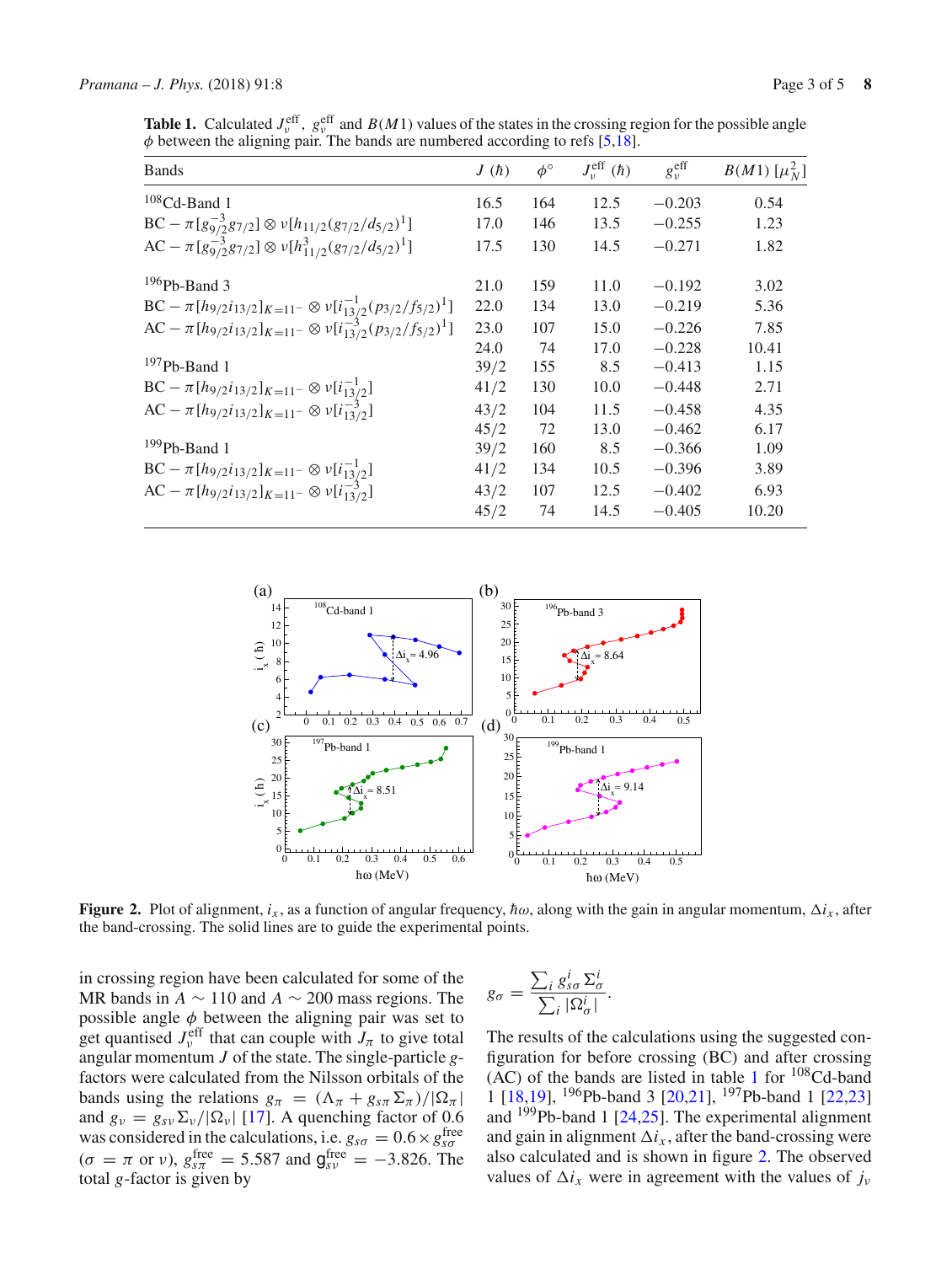

<span id="page-3-1"></span>**Figure 3.** Plot of  $B(M1)[\mu_N^2]$  as a function of spin *J* (*h*) for (a) <sup>108</sup>Cd-band 1, (b) <sup>196</sup>Pb-band 3, (c) <sup>197</sup>Pb-band 1 and (**d**) 199Pb-band 1. Solid circles are experimental points taken from refs [\[5](#page-4-3)[,18\]](#page-4-15). The dashed lines and dash–dotted lines are the theoretical curves calculated using Macchiavelli formalism [\[10\]](#page-4-8) of MR bands for the given configuration of BC and AC, respectively. Solid lines are SC calculations of the proposed model for the crossing region joining BC and AC theoretical curves. In (**c**) and (**d**), the dash–double dotted lines are for the case when the core contribution is not considered.



<span id="page-3-2"></span>**Figure 4.** Classical picture of neutron alignment in the MR band-crossing of <sup>197</sup>Pb-band 1. The neutron pair is antialigned with  $\phi = 180^\circ$  before the band-crossing. In band-crossing, the neutron pair starts aligning in steps, their resultant angular momentum vector contributes in the angular momentum blades, and becomes fully aligned with  $\phi = 0^\circ$  after the band-crossing.

and  $j_\pi$  considered in the present calculations. In the case of  $108$ Cd, a core contribution to the total spin is considered in the calculations for BC and AC, following ref. [\[18](#page-4-15)]. For <sup>197,199</sup>Pb, calculations for both the cases of with and without core contribution were performed and are shown in figures [3c](#page-3-1) and [3d](#page-3-1), respectively. With core contribution, the total spin of the state is given by [\[9](#page-4-7)[,18\]](#page-4-15)

$$
I_{\text{total}} = I_{\text{shear}} + I_{\text{core}}, \quad I_{\text{core}} = I - \frac{\Delta R}{\Delta I} (I - I_b), \quad (9)
$$

where  $I_b$  is the band head spin of the band.

The possible angle  $\phi$  between the aligning pair was considered in such a manner that  $j_v^{\text{eff}}$  (or  $j_\pi^{\text{eff}}$ , if the aligning pair is a proton pair ) is quantised and the resultant angular momentum of the aligning pair gives regular increment in the angular momentum blade in each step to achieve total  $\Delta i_x$  in the band-crossing. For example, in the case of <sup>197</sup>Pb, the band-crossing is brought by the

alignment of a neutron pair from  $i_{13/2}$  and the neutron blade changes from  $j_v = 6.5\hbar$  (BC) to  $j_v = 14.5\hbar$  (AC) in the band-crossing. The neutron pair starts aligning and made a gain of  $2.0<sup>h</sup>$  in the first step, with an angle  $\phi = 155^\circ$ , giving  $j_v^{\text{eff}} = 8.5\hbar$ . Subsequently, it made a gain of  $1.5\hbar$  in each step to achieve a total alignment gain of  $8h$  in the band-crossing. A pictorial representation of such step by step alignment of the neutron pair is shown in figure [4.](#page-3-2)

## <span id="page-3-0"></span>**4. Conclusion**

We present a geometrical picture of MR band-crossing and developed a semiclassical approach to calculate the  $B(M1)$  values in the crossing region. The present SC calculation shows good agreement with the experimental observations in  $^{108}$ Cd and  $^{196,197,199}$ Pb. In  $^{197,199}$ Pb,